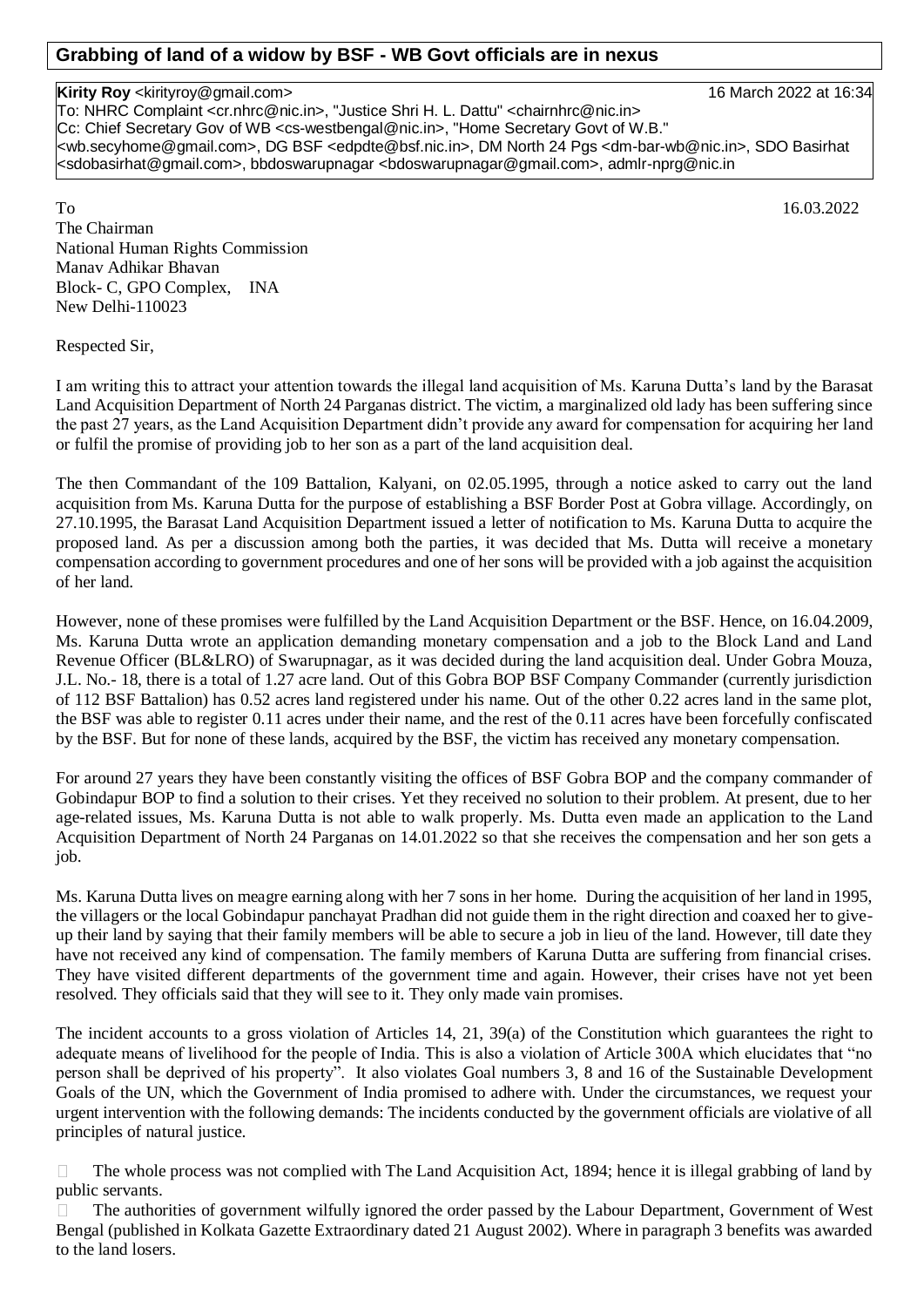$\Box$  Ms. Karuna Dutta and others should receive immediate monetary compensation for her land, financially and by granting a job to one of their family members.

 As per government norms, the monetary compensation should be awarded to Ms. Karuna Dutta as per recent government rate of the land and not according to the rate during the acquisition

 The government should initiate prompt action in this regard.  $\Box$ 

 Strict action should be taken against the ones who coaxed Mrs. Karuna Dutta to give up on her land.  $\Box$ 

 Strict action should be taken against the BSF for illegally confiscating her land. As it is an civic offence, matter  $\Box$ should be heard in open court of law.

 $\Box$ The government should ensure that her human rights are safeguarded.

 $4785.88$ No.Ek3/109 En/LA-Gebra/95/<br>Office of the Commandant<br>HQ 109 EN aSF, Kalyani Dated, the C2-May'95 T. Gevernment of West Bengal<br>
of the Collector, North 24-pargemes<br>
Land Acquisition Department<br>
Land Ann Ann Repartment<br>  $\frac{1}{2}$  Ann Ann Repartment<br>  $\frac{1}{2}$  Ann Ann Repartment<br>  $\frac{1}{2}$  Ann Ann Repartment Smt Karuna Dutts & Others,<br>Vill : Gobra, Smt Karuna Dutts & Others<br>Vill : Gobra,<br>Post : Gobindpur,<br>Dist : North 24-P-rganas,<br>Fin - 793612.  $\sqrt{110}$  $20\sqrt{10}$ 7ated  $\pi$  and  $\pi$  $V$ . T28 $(W)$ A. ACQUISITION OF LAND AT BOP GOBRA, MOUZA-GOBRA,<br>JL NO.18, PS, SWARUPNAG.R, DIST: NORTH 24-PARGANAS<br>UNDER 109 AN ISF(LA CASE NO.1I/1108/90-91)/  $Sub:$ oĨ Karuna Dutta Sut.<br>Vill runa rutta<br>Gobra<br>**oblndapur,** 7.3273<br>t - North 24 -pargs  $0.9$ Latrict - $00000$ : Your application No. Ni. dated 26.4.95 Ref In this cennection, it is to inform you that the necessary measurement wes carried out by the Officials, This is to inform her that this office will hold an Lund Acquisition Department, Jarasat, North 24-Pargenss and enquiry at the spot at 1-oopm. on 09.11.95. a certificate to this effect was also handed over to BSF She is requested to remain present at the site with authorities indicating 0.52 acres of land for the establishment all documents on the aforesaid date and time. of Sorder Out Post Gobra. Accordingly the land was acquired. However, if, any doubt/wiscrepencies is still nowever, if, any county miscrepencies is still and Acquisition<br>this regard, you may plase be liased with Land Acquisition Department. Barasat. North 24-Dargenas,  $\mathcal{L}_{i}$ SANG  $\sqrt{L}/2$ emo  $\sqrt{L}/5$  $A(M)$ <sub>4.4</sub>( $N$ )  $BST$ . 77ated editor b Briswiel vge3 Commandant, 109 Bn BSF, Tagore villa. jepv th  $rac{1}{2}$ 79 for taking hegessary hnee of bas noites HG S& Frontier ASP,<br>2-B Lord Sinha Road,<br>Calcutta-71. PERICIP (Jesp) to this office at 10-000mg for kind information please. ï. an 09.11.95. 2. O/C Gobra BOP car.p for aix information and taking necessary SH, ASF Calcutts, for kind information please.  $\overline{2}$ . action. for foliector, and for the collector, and for the series of the series of the series of the series of the series of the series of the series of the series of the series of the series of the series of the series of the seri for kind information please.  $3.$ For Collector<br>North 24-parganas. Esna Acquisition<br>Burasat,<br>Horth 24-Parian Ne. 127/13/92-Engg/ESF  $10.227 - 28$ <br>Governant of India<br>Ministry of Home Affairs **ARTIS AU**  $+ 4.4$ Woverment of Hada<br>
Ministry of Hame Affairs<br>
E General Border Security Force<br>
(Engineering Directorate)<br>
Mandriya Anyalaya Parisar,<br>
Hock Noto Lodhi Road,<br>
New Delhi-3 enment of<br>Collector<sub>o</sub> Director Dated 12 May 95. / / Zemo  $\overline{\mathcal{I}U}$  $/L.A(N)$ BST, Sq-IV  $\overline{U}$ a To HQ South Bengal Ftr<br>2-B-Lord Sinha Road<br>Calcutta  $\mathcal{L}$ **Dy.**<br>30<br>Kal Sub: - REPRESENTATION REGARDING ACQUISITION OF LARGE WED FROM SMT KARINA BHTTA VILL GORRA .<br>Nadis  $I - M$ DISTI GOBINDAPUR WEST BENGAL Enclosed please find herewith a photocopy of  $2.7277$ representation on the subject cited above for taking furt Sir, Kindly recall our iscussion dr. 24 t 06 necessary action . It is requested that a suitable reply a e are to statt f gibe venue(Cobra Boody Sy<br>Lat 10x15 are 1 emergency ises (1, brastent iar, Baairnet be week seat to the individual concerned under intimation were are to earned because it or by active Baramatics.<br>Please instruct year driver to report with the vehicle to this Me. our office accordingly ann on 7.24  $\overline{2}$ It is also requested that a translated v. of my One of your represent tive may ki ndly be deputed us for the site inspection. in English or Hindi of aforesaid representation may be I. III. forwarded to this Dte for record in this Office.  $5786 - 224$ Tours faithfully<br>(R.R.Mondal)<br>LeA.Collector<br>North 24-pargan  $L \rightarrow$ (SURYA MOHAN)<br>ASSTT DIRECTOR(ARCH) Encl:-As above ÷. Copy to:- $\frac{\sqrt{1}}{2}$ ano  $\frac{\sqrt{6}}{224}$  $15.1903$  $77 - 2711 = 2$  $\frac{J/IU^{000}J/I0-22411} \cdot J - J \cdot 4803332 - \frac{J}{2}3823 - 271/72$ <br>
Copy for structures and .<br>
and Scheme Taxe are postposized due to see avoidable eircum<br>
throes. She is requested to see and proposition is the site of<br>
the site Mrs Karuna hutta<br>Vill Gebra for info w.r.t. your<br>representation dated Nil. vill Geera<br>PO Gobindapur<br>Distt North 24 Parwane<br>West Bengal *(calinita)* iuv<br>me avoidable circum<br>the site.<br>1. A.Collector 23<br>Morth 24-parganas<br>Barasay. **Real Addi** i i dia